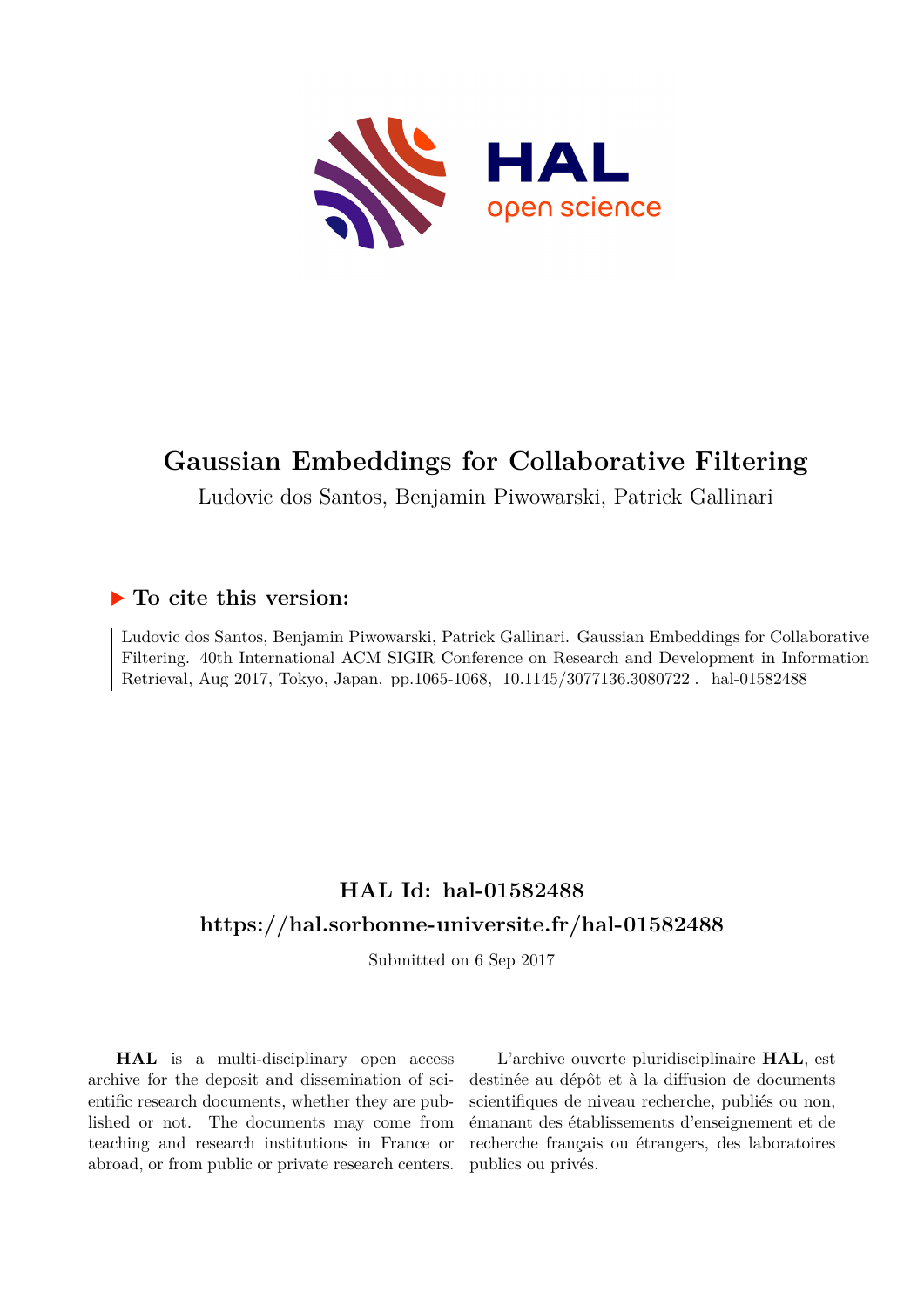# Gaussian Embeddings for Collaborative Filtering

Ludovic Dos Santos Sorbonne Universities, UPMC Univ Paris 06, CNRS, LIP6 UMR 7606 ludovic.dossantos@lip6.fr

Benjamin Piwowarski Sorbonne Universities, UPMC Univ Paris 06, CNRS, LIP6 UMR 7606 benjamin.piwowarski@lip6.fr

Patrick Gallinari Sorbonne Universities, UPMC Univ Paris 06, CNRS, LIP6 UMR 7606 patrick.gallinari@lip6.fr

## ABSTRACT

Most collaborative filtering systems, such as matrix factorization, use vector representations for items and users. Those representations are deterministic, and do not allow modeling the uncertainty of the learned representation, which can be useful when a user has a small number of rated items (cold start), or when there is conflicting information about the behavior of a user or the ratings of an item. In this paper, we leverage recent works in learning Gaussian embeddings for the recommendation task. We show that this model performs well on three representative collections (Yahoo, Yelp and MovieLens) and analyze learned representations.

# CCS CONCEPTS

• Information systems  $\rightarrow$  Recommender systems;

#### **KEYWORDS**

recommender system, gaussian embeddings, probabilistic representation

#### ACM Reference format:

Ludovic Dos Santos, Benjamin Piwowarski, and Patrick Gallinari. 2017. Gaussian Embeddings for Collaborative Filtering. In Proceedings of SIGIR'17, August 7–11, 2017, Shinjuku, Tokyo, Japan, , 4 pages. DOI: http://dx.doi.org/10.1145/3077136.3080722

# 1 INTRODUCTION

Recommender systems help users find items they might like in large repositories, thus alleviating the information overload problem. Methods for recommending text items can be broadly classified into collaborative filtering (CF), content-based, and hybrid methods [6]. Among recommender systems, collaborative filtering systems are the most successful and widely used because they leverage past ratings from users and items, while content-based approaches typically build users (or items) profiles from items (or users) predefined representations. Among collaborative recommender systems we are interested in those that represent users and items as vectors in a common latent recommendation space. Matrix factorization derivatives are a typical example of such models. The main assumption is that the inner product between a user and an item representation is correlated with the rating the user would give to the item. The main interest of these models is their potential for integrating different

SIGIR'17, August 7–11, 2017, Shinjuku, Tokyo, Japan

© 2017 ACM. 978-1-4503-5022-8/17/08...\$15.00

DOI: http://dx.doi.org/10.1145/3077136.3080722

sources of information [12] as well as their good performance, both in efficiency and effectiveness [6]. The most successful approaches are based on learning-to-rank approaches such as [5, 10].

Despite their successes, one limitation of those models is their lack of handling of uncertainty. Even when they are based on a probabilistic model, e.g. [5, 7], they only suppose a Gaussian prior over the user and item embeddings but still learn a deterministic representation. The prior is thus only used as a regularization term on user and item representations.

Uncertain representation can have various causes, either related to the lack of information (new users or items, or users that did not rate any movie of a given genre), or to contradictions between user or item ratings. To illustrate the latter, let us take a user that likes only a part of Kung Fu movies, but with no clear pattern, i.e. no subgenre. With usual approaches, such a user will have a component set to zero for the direction of the space corresponding to Kung Fu. With our proposed approach, we would still have a zero mean, but with a high variance. Our hypothesis is that, because of these two factors, namely cold start and conflicting information, training will result in learned representations with different confidences, and that this uncertainty is important for recommending.

Moreover, using a density rather than a fixed point has an important potential for developing new approaches to recommendation. First, instead of computing a score for each item, the model can compute a probability distribution, as well as the covariance between two different item scores. This can be interesting when trying to diversify result lists, since this information can be leveraged e.g. by Portfolio approaches [9]: The model could propose diversified lists with different degrees of risk. Secondly, such models are interesting because they can serve as a basis for integrating different sources of external information, and thus serve as a better bridge between content-based approaches and collaborative filtering ones. Thirdly, time could be modeled by supposing that the variance of the representation increases with time if no new information (i.e. user ratings) are provided.

Our model use Gaussian embeddings which have been recently and successfully used for learning word [8], knowledge graph [4] or nodes in a graph [2] embeddings. More precisely, each user or item representation corresponds to a Gaussian distribution where the mean and the variance are learned. Said otherwise, instead of a fixed point in space, a density represents each item or user. The variance term is a measure of uncertainty associated to the user/item representation.

In the following, we first describe the model, and then show experimentally that it performs very well compared to state-of-theart approaches on three different datasets. Our contributions are (1) the use of a new type of representations for items and users in collaborative filtering; (2) extensive experimental work that shows

Permission to make digital or hard copies of all or part of this work for personal or classroom use is granted without fee provided that copies are not made or distributed for profit or commercial advantage and that copies bear this notice and the full citation on the first page. Copyrights for components of this work owned by others than  $\rm{ACM}$ must be honored. Abstracting with credit is permitted. To copy otherwise, or republish, to post on servers or to redistribute to lists, requires prior specific permission and/or a fee. Request permissions from permissions@acm.org.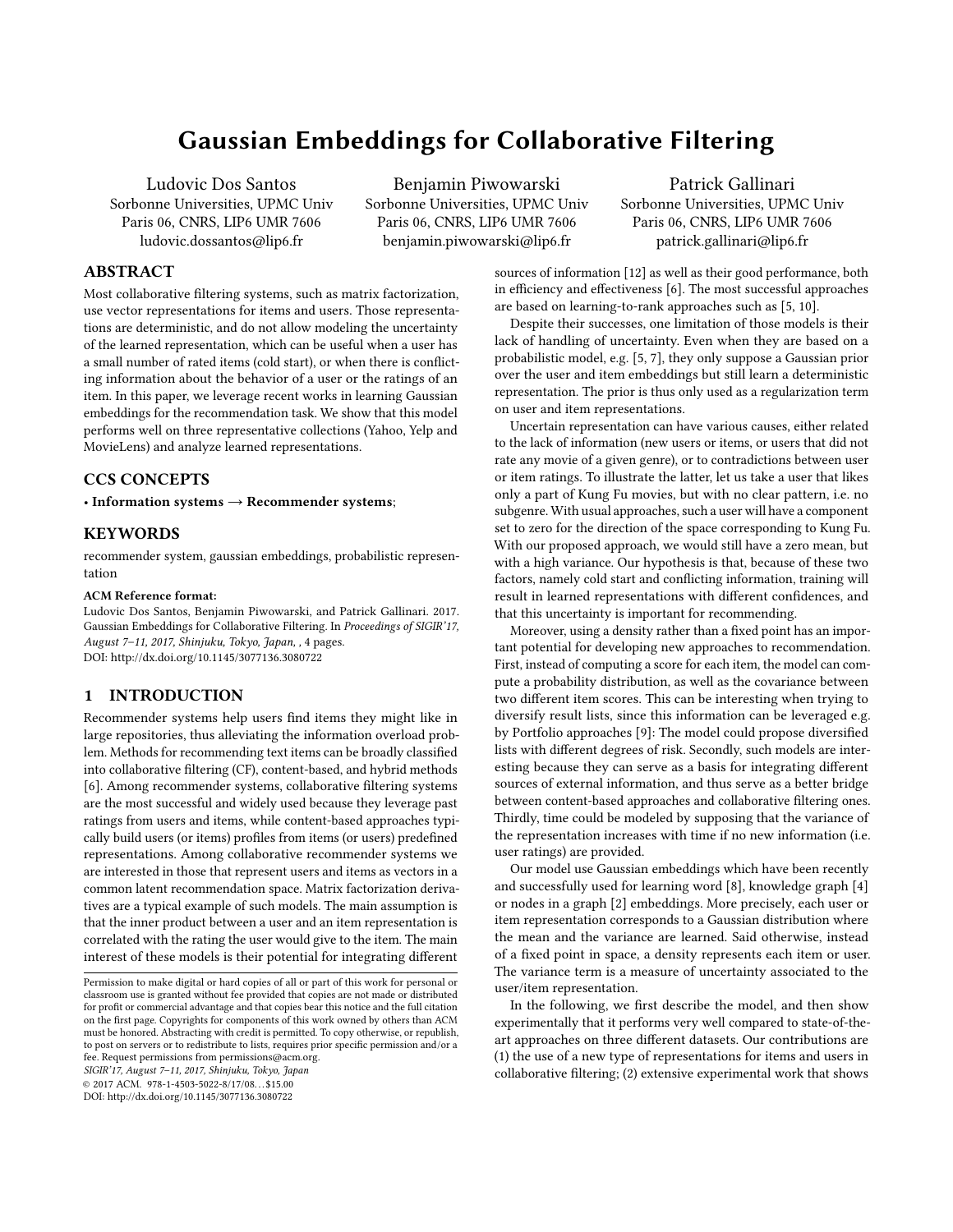the good performance of the model; (3) qualitative analysis to show how the variance component is used in the model.

## 2 MODEL

Our model is learned through a pairwise learning-to-rank criteria that was first proposed by Rendle et al. [5] for collaborative filtering (Bayesian Personalized Ranking, BPR). Formally, they optimize the maximum a posteriori of the training dataset  $\mathcal{D}$ , i.e.  $p(\Theta|\mathcal{D}) \propto$  $p(\mathcal{D}|\Theta) p(\Theta)$  where  $\mathcal D$  represents the set of all ordered triples  $(u, i, j)$  – the user  $u \in \mathcal{U}$  prefers item  $i \in \mathcal{I}$  to item  $j \in \mathcal{I}$ , and  $\Theta$ , the model parameters. The factor  $p(\Theta)$  corresponds to the prior on the item and user representations (a Gaussian prior in [5]). Then, using the standard hypothesis of the independence of samples given the model parameters, we have

$$
p(\mathcal{D}|\Theta) = \prod_{(u,i,j)\in\mathcal{D}} p(i >_u j|\Theta)
$$
 (1)

In [5], the probability that user  $u$  prefers item  $i$  to item  $j$ , noted by  $i > u$  j, is given by the sigmoid function of the difference of the inner products, that is:

$$
p(i >_u j | \Theta) = \sigma\left(x_i \cdot x_u + b_i - x_j \cdot x_u - b_j\right) \tag{2}
$$

where  $b_i$  (resp.  $b_j$ ) is the bias for item *i* (resp. *j*).

The Gaussian Embeddings Ranking Model. In this work, while we start with Eq. (1), the different variables  $x_{\bullet}$  ( $\bullet$  is either a user u or an item *j*) are random variables, denoted  $X_{\bullet}$ , and not elements of a vector space. We can hence estimate directly probability  $p(i > u j | \Theta)$ of the inner product  $X_u \cdot X_i$  being higher than  $X_u \cdot X_i$ .

We start by supposing that user and item representations follow a normal distribution: for any user  $u$  and item  $i$ ,

$$
X_i \sim \mathcal{N}(\mu_i, \Sigma_i)
$$
 and  $X_u \sim \mathcal{N}(\mu_u, \Sigma_u)$ 

We suppose that  $\Sigma_{\bullet} = \text{diag}(\sigma_{\bullet 1}, \ldots, \sigma_{\bullet N})$  is a diagonal covariance matrix to limit the complexity of the model (N is the dimension of the latent space): in practice, we have <sup>2</sup>N parameters for each user, and  $2N + 1$  for each item (+1 because of the bias). The variance is associated with each element of the canonical basis of the vector space. In practice, we hypothesize that this helps the model to learn meaningful dimensions, since it forces the use of the canonical latent space basis.

Since  $X_i$  and  $X_u$  are random variables, their inner product is also a random variable, and we do not need to use the sigmoid function of Eq.  $(2)$  as for BPR to compute the probability that user u prefers  $i$  to  $j$ . We can instead directly use the random variables defined above, which leads to:

$$
p(i > u j | \Theta) = p\left(X_i \cdot X_u + b_i > X_j \cdot X_u + b_j | \Theta\right)
$$

$$
= p\left(\underbrace{X_u \cdot \left(X_j - X_i\right)}_{Z_{uij}} < b_i - b_j | \Theta\right)
$$

where  $b_i$  and  $b_j$  are the item biases<sup>1</sup>. To compute the above equation, we use the following two simplications:

SIGIR'17, , August 7–11, 2017, Shinjuku, Tokyo, Japan Ludovic Dos Santos, Benjamin Piwowarski, and Patrick Gallinari

- (1) Item representations are independent given the model parameters. This implies that the difference  $X_i - X_i$  follows a normal distribution  $\mathcal{N}\left(\mu_j - \mu_i, \Sigma_i + \Sigma_j\right)$ <br>We approximate the inner product distribution
- (2) We approximate the inner product distribution by a Gaussian using moment matching (mean and variance), using the results from [1] who defined the moments of the inner product of two Gaussian random variables; with our notations, the two first moments of  $Z_{uij}$  are defined as:

$$
\mathbb{E}\left[Z_{uij}\right] = \mu_u^{\top}(\mu_j - \mu_i)
$$
\n
$$
\text{Var}\left[Z_{uij}\right] = 2\mu_u^{\top}\left(\Sigma_i + \Sigma_j\right)\mu_u + \left(\mu_j - \mu_i\right)^{\top}\Sigma_u(\mu_j - \mu_i)
$$
\n
$$
+ \text{tr}\left(\Sigma_u\left(\Sigma_j + \Sigma_i\right)\right)
$$
\n
$$
= \sum_k \left(\sigma_{ik} + \sigma_{jk}\right)\left(2\mu_{uk}^2 + \sigma_{uk}\right) + \sigma_{uk}\left(\mu_{jk} - \mu_{ik}\right)^2
$$
\n(4)

The above assumptions allow us to write:

$$
p(i >_u j | \Theta) \approx \int_{-\infty}^{b_i - b_j} \mathcal{N}\left(x; \mathbb{E}\left[Z_{uij}\right], \text{Var}\left[Z_{uij}\right]\right) \, \mathrm{d}x \quad (5)
$$

which is the Normal cumulative distribution function. This function can be easily differentiated with respect to the  $\mu_{\bullet k}$  and  $\sigma_{\bullet k}$  ( $\bullet$  is a user or an item) since it can be rewritten using the error function user or an item) since it can be rewritten using the error function (ERF), which is trivially derivable.

From Equations (5) and (4) and ignoring the biases, we can see that the difference between the inner products  $\mu_u \cdot \mu_i$  and  $\mu_u \cdot \mu_j$  is<br>controlled by the variance of the user and the item (especially for controlled by the variance of the user and the item (especially for the components of the means that have a high magnitude) – the larger, the closer to 0.5 the probability. This is the main difference with other matrix factorization-based approaches.

Finally, we have to define the prior distribution over the parameters Θ, i.e. the means and variances. As we consider only a diagonal covariance matrix, we can consider an independent prior for each mean and variance, i.e. for any  $\mu_{\bullet k}$  and  $\Sigma_{\bullet kk}$ . In this case, using a normal-gamma prior is a natural choice since it is the conjugate distribution of a normal. More specifically, we suppose that

$$
\left(\mu_{\bullet k}, \Sigma_{\bullet k k}^{-1}\right) \sim \text{NormalGamma}\left(v, \lambda, \alpha, \beta\right) \tag{6}
$$

with  $v = 0$ ,  $\lambda = 1$ ,  $\alpha = 2$  and  $\beta = 2$  – these parameters do not change much the solution and were chosen so that user and item change much the solution, and were chosen so that user and item representations are not too much constrained. In the absence of data, this would set, for each component, the mean to 0 and the variance to 1, which corresponds to the mode of the normal-gamma distribution.

Loss function. Plugging in Eq. (6) and (1) gives

$$
\mathcal{L} = \log p(\Theta) + \sum_{(u,i,j) \in D_S} \log p(i > u | \Theta)
$$
  
\n
$$
\stackrel{+}{=} \sum_{\bullet,i} \left[ \left( \frac{1}{2} - \alpha \right) \log \left( \Sigma_{\bullet i} \right) - \frac{2\beta + \lambda \mu_{\bullet i}^2}{2\Sigma_{\bullet i}} \right] - c \sum_{i} b_i^2
$$
  
\n
$$
+ \sum_{(u,i,j) \in \mathcal{D}} \log p(i > u | \Theta)
$$

where  $\bullet$  is a user or an item,  $\stackrel{+}{=}$  means equal up to a constant, and  $p(i > u j | \Theta)$  is given by Eqs. (5), (3) and (4), and where we suppose a normal prior for the biases (to avoid overfitting). The parameters

<sup>&</sup>lt;sup>1</sup>In this work, we did not consider them to be random variables, but they could be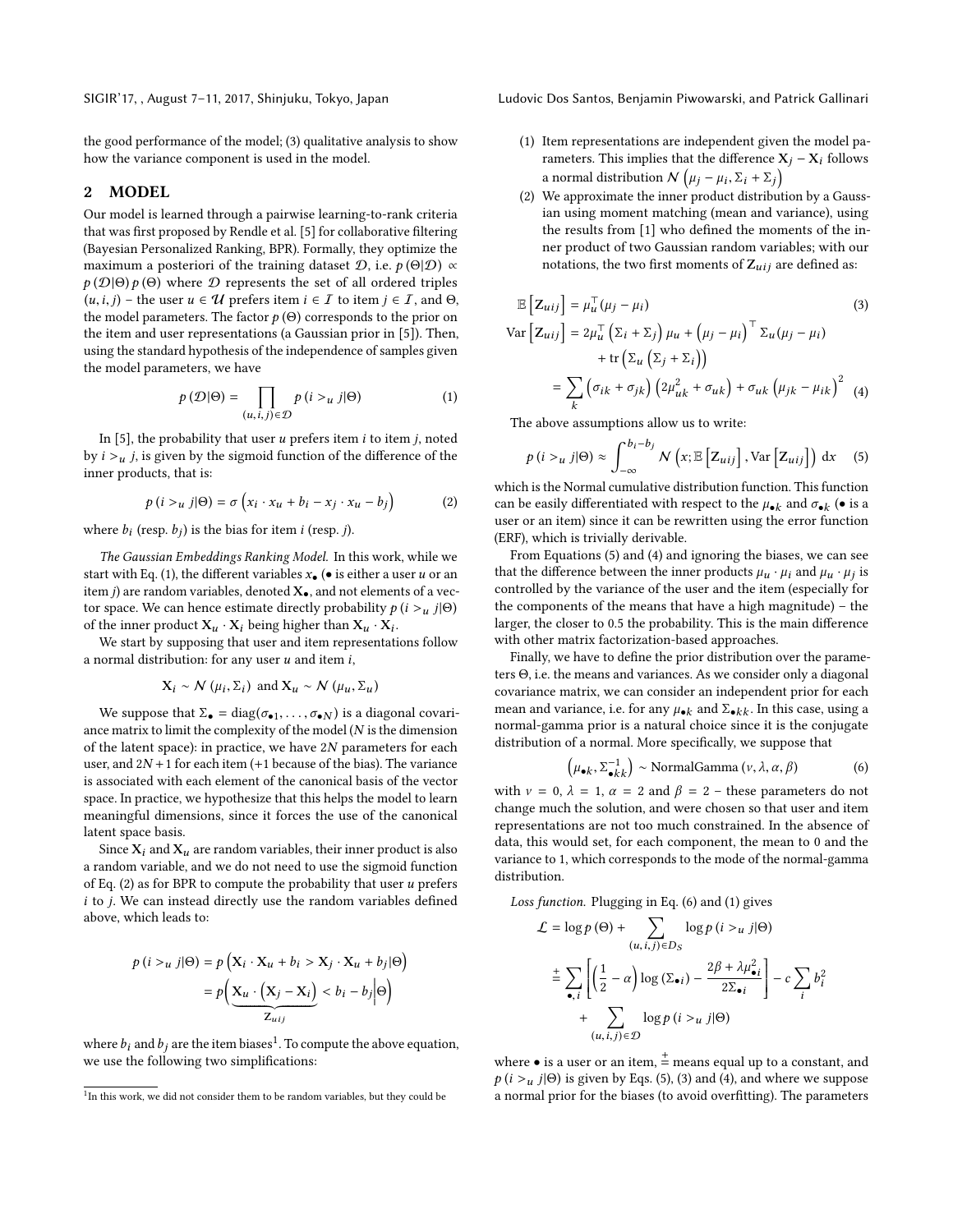| Dataset                                                                  | Users |    |    |    | Items |    | Ratings |                                                                     |    |  |
|--------------------------------------------------------------------------|-------|----|----|----|-------|----|---------|---------------------------------------------------------------------|----|--|
|                                                                          | 10    | 20 | 50 | 10 | 20    | 50 | 10      | 20                                                                  | 50 |  |
| Yahoo! 3,386 1,645 286 1,000 1,000 995 158,868 99,915 32,759             |       |    |    |    |       |    |         |                                                                     |    |  |
| MovieLens   743  643  448    1,336  1,330  1,307  94,491  91,053  80,643 |       |    |    |    |       |    |         |                                                                     |    |  |
| Yelp                                                                     |       |    |    |    |       |    |         | 13,775 8,828 3,388   44,877 39,355 27,878   980,528 790,859 466,522 |    |  |

Table 1: Datasets statistics by number of training examples (10, 20 or 50 ratings by user).

 $\Theta = {\Sigma_{\bullet}, \mu_{\bullet}}_{\bullet \in \mathcal{U} \cup \mathcal{I}}$  are optimized with stochastic gradient update, nicking a random triple at each stap and updating the correspond picking a random triple at each step, and updating the correspond means and variances (for user  $u$ , and items  $i$  and  $j$ ).

Ordering items. We could have used pairwise comparison from our model since the relation  $i > u$   $j \iff p(i > u$   $j | \Theta) > 0.5$ defines a total order over items, but it does not make any difference in the ranking if  $p(i > u_j | \Theta)$  equals 0.51 or 0.99, and this difference could be due to the sole difference between variances. To avoid this problem, we order items by their probability of having a positive score, i.e.  $s_{ui} = p(X_u \cdot X_i + b_i > 0)^2$ . This ordering preserves the variance information in contrast to the pairwise comparison – a variance information in contrast to the pairwise comparison – a score with a high variance will be associated with a score  $s_{ui}$  close to 0.5.

### 3 EXPERIMENTS

We experimented with three different datasets extracted respectively from the Yahoo! Music ratings for User Selected and Randomly Selected songs, version 1.0<sup>3</sup>, the MovieLens 100k dataset  $^4$  and the Yelp Dataset Challenge<sup>5</sup>. The Yahoo! dataset contains ratings for songs. The original rating data includes 15,400 users, and 1,000 songs for approximately 350,000 ratings. The MovieLens dataset contains ratings for movies. The original rating data includes 943 users, and 1,682 movies for approximately 100,000 ratings. The Yelp dataset contains ratings for businesses. The original rating data includes 1,029,432 users, and 144,072 businesses for approximately 4.1 million ratings.

We experimented with the following models, which are all based on a learning-to-rank criterium (except for MP): (MP) Most popular ranking where items are ranked based on how often they have been seen in the past – while simple, this baseline is always competitive. There is no hyper-parameter to optimize for this procedure; (SM) Soft margin (hinge) ranking loss, using stochastic gradient descent [11] and the implementation from [3] optimizing all possible hyper-parameters; (BPRMF) Bayesian Personalized Ranking [5] on which our model cost function is based, using the implementation from [3] and optimizing all possible hyper-parameters; (CofiRank) A state-of-the art [10] ranking algorithm for recommender systems that optimizes an upper bound of nDCG<sup>6</sup>. We chose the hyper-parameters based on [10]; GER Our model named Gaussian Embeddings Ranking. The number of dimensions was set among 5, 10, 20, 50, 100, 200, 500 and 1000.

 $6$ https://github.com/markusweimer/cofirank

| Train Size $\rightarrow$ |      | 10   |                                        |      | 20   |      | 50   |      |      |
|--------------------------|------|------|----------------------------------------|------|------|------|------|------|------|
| Model J                  |      |      | N@1 N@5 N@10 N@1 N@5 N@10 N@1 N@5 N@10 |      |      |      |      |      |      |
| Yahoo!                   |      |      |                                        |      |      |      |      |      |      |
| MP                       | 53.0 | 59.1 | 67.3                                   | 52.5 | 58.3 | 66.4 | 53.6 | 57.8 | 64.0 |
| <b>BPRMF</b>             | 52.8 | 59.0 | 67.2                                   | 52.2 | 58.3 | 66.4 | 52.2 | 57.7 | 63.5 |
| SM                       | 50.9 | 56.7 | 65.4                                   | 49.7 | 55.6 | 64.2 | 49.9 | 54.1 | 60.3 |
| <b>CR</b>                | 53.5 | 60.3 | 68.2                                   | 57.8 | 61.7 | 68.9 | 56.0 | 60.0 | 65.6 |
| <b>GER</b>               | 53.5 | 60.3 | 68.3                                   | 53.8 | 60.7 | 68.2 | 54.3 | 59.6 | 65.3 |
| MovieLens                |      |      |                                        |      |      |      |      |      |      |
| MP                       | 66.0 | 64.7 | 65.8                                   | 68.4 | 65.3 | 66.3 | 69.1 | 67.4 | 67.5 |
| <b>BPRMF</b>             | 66.1 | 64.6 | 65.7                                   | 66.3 | 64.3 | 65.8 | 66.9 | 65.0 | 66.2 |
| SM                       | 55.9 | 57.5 | 60.3                                   | 58.3 | 59.6 | 61.6 | 58.6 | 60.4 | 62.5 |
| <b>CR</b>                | 69.0 | 67.3 | 68.6                                   | 69.7 | 68.5 | 69.5 | 71.4 | 69.4 | 70.6 |
| <b>GER</b>               | 70.3 | 67.7 | 70.0                                   | 72.0 | 69.5 | 71.1 | 72.5 | 71.3 | 71.5 |
| Yelp                     |      |      |                                        |      |      |      |      |      |      |
| MΡ                       | 40.7 | 41.5 | 46.9                                   | 39.5 | 39.9 | 44.7 | 37.4 | 37.6 | 41.4 |
| <b>BPRMF</b>             | 40.8 | 41.3 | 46.8                                   | 39.6 | 39.8 | 44.6 | 37.3 | 37.2 | 40.9 |
| SM                       | 37.3 | 38.3 | 44.4                                   | 35.8 | 36.9 | 41.9 | 33.4 | 34.1 | 38.0 |
| <b>CR</b>                | 47.1 | 46.9 | 51.1                                   | 46.5 | 46.6 | 50.4 | 46.2 | 45.8 | 48.6 |
| GER                      | 55.2 | 52.2 | 56.2                                   | 57.4 | 53.5 | 56.4 | 58.2 | 53.7 | 55.3 |

Table 2: Collaborative Ranking results. nDCG values (×100) at different truncation levels are shown within the main columns, which are split based on the amount of training ratings.

We followed mostly the experimental procedure of [10]. More precisely, the dataset has been preprocessed as follows. For each dataset, and for each user, a fixed amount (10, 20, or 50) of items are kept to train the model, 10 for the validation set and the rest for testing. Users with fewer than 30, 40, 70 ratings were removed to ensure that we at least 10 ratings were available for testing. We also removed items that were not rated by at least 5 users. The statistics of the training datasets are shown in Table 1. The validation set is used to select the best hyper-parameters for GER<sup>7</sup>, SM and BPRMF. Finally, for evaluation, we re-rank the judged items using the evaluated model, and use a metric for ranked lists of items, namely nDCG at ranks 1, 5 and 10. The reported results are the average of 5 different experiments, with 5 different train/validation/test splits.

Results are reported in Table 2. There are roughly three groups of models: (1) Soft Margin (SM) that performed the worst; (2) BPRMF and most popular (MP); (3) GER and CofiRank (CR). Most popular (MP) performs well because of the chosen experimental evaluation where only items seen by the user are evaluated and ranked.

Our model (GER) outperforms the others on the MovieLens and Yelp dataset. It is usually above CofiRank (nDCG difference between 0.01 and 0.08), with the exception of the Yahoo dataset for train sizes 20 and 50 (nDCG difference between 0.001 and 0.02). Overall, GER is performing very well on three datasets with different characteristics in terms of rating behavior and number of ratings.

 $2$ We use the same moment matching approximation to compute the inner product distribution.

 $3$ This dataset is available through the Yahoo! Webscope data sharing program [http:](http://webscope.sandbox.yahoo.com/) [//webscope.sandbox.yahoo.com/.](http://webscope.sandbox.yahoo.com/)

<sup>4</sup>Available at [http://grouplens.org/datasets/movielens/100k/.](http://grouplens.org/datasets/movielens/100k/)

<sup>5</sup> See [https://www.yelp.com/dataset\\_challenge](https://www.yelp.com/dataset_challenge) for more information.

 $^7\rm{We}$  observed that a dimension of 50 generally gives good results independently of the dataset, while c (bias regularization)  $\approx 10^{-5}$  give good results on MovieLens and Yelp, but needs to be higher ( $\approx 10^{-3}$ ) on Yahoo to achieve good results.